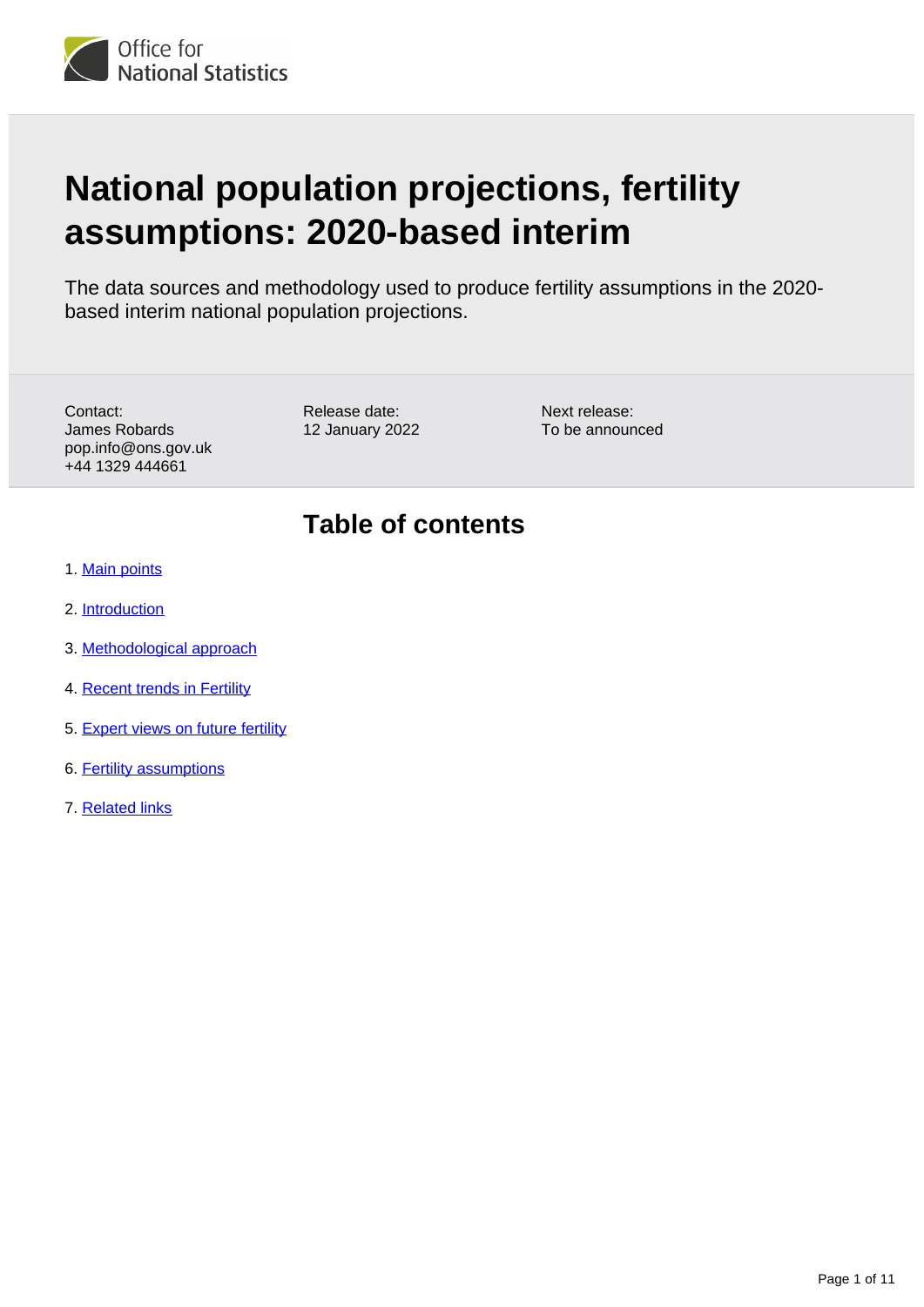## <span id="page-1-0"></span>**1 . Main points**

- The long-term assumption for completed family size for the UK will be 1.59 children per woman by mid-2045; this is lower than the principal assumption for the 2018-based projections (1.78 children per woman).
- For the 2020-based projections, the long-term fertility assumptions are lower for each country of the UK in comparison with the 2018-based projections.
- In the long-term, age specific fertility rates (ASFRs) are projected to decline for women aged under 30 years, but increase for those aged 35 years and over.
- For this national population projections (NPP) release, only a principal projection has been produced; there are no variant projections.
- This set of NPPs have been developed to meet core user needs, and variant projections are not available as part of the release because of both uncertainty in our mid-year population estimates (the basis of our projections) and uncertainty in setting long-term demographic assumptions following the coronavirus (COVID-19) pandemic.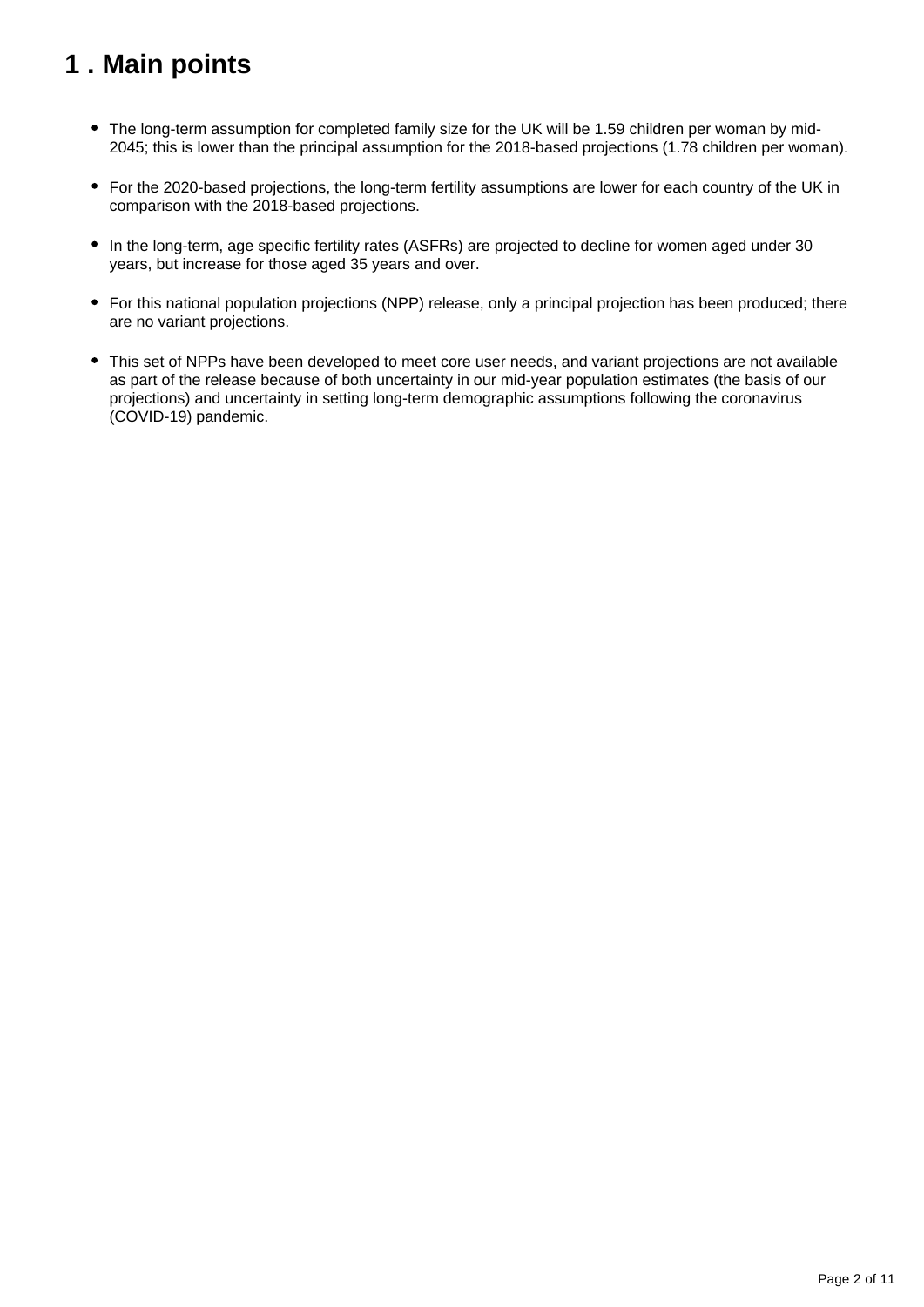## <span id="page-2-0"></span>**2 . Introduction**

This article details the fertility assumptions used in the 2020-based interim national population projections (NPPs).

It includes the rationale behind the assumptions-setting process, a summary of recent fertility trends in the UK, and details input from the devolved administrations and the expert advisory panel we convened.

Fertility rates are presented in this article on a calendar-year basis unless otherwise stated. The fertility assumptions underlying the population projections (presented in Table 1) are on a mid-year basis. Therefore, there may be small differences between the figures presented in this article and the national population projections published [datasets.](https://www.ons.gov.uk/peoplepopulationandcommunity/populationandmigration/populationprojections/datasets/2014basednationalpopulationprojectionstableofcontents)

Table 1 shows the fertility assumptions used in the 2020-based interim national population projections (NPPs).

Table 1: Short and long-term assumptions for total fertility rate 2020-based fertility assumptions, UK and constituent countries, 2020 and years ending mid-2025 and mid-2045

#### **2020 Assumption Mid-2025 Assumption Mid-2045**

| <b>England</b>             | 1.59 1.56 | 1.62 |
|----------------------------|-----------|------|
| Wales                      | 1.47 1.44 | 1.47 |
| Scotland                   | 1.29 1.26 | 1.30 |
| Northern Ireland 1.71 1.68 |           | 1.74 |
| United Kingdom 1.56 1.53   |           | 1.59 |

Source: Office for National Statistics, National Records of Scotland, and Northern Ireland Statistics and Research Agency - 2020 births data; Office for National Statistics - National population projections

Notes

- 1. The figures for 2020 are based on final published fertility rates for each country. Provisional births figures were used for England, Wales and NI when setting the assumptions so data underlying the charts in this report might differ slightly to rates in this table.
- 2. The latest birth registration data for Northern Ireland show that there may have been a pandemic-related impact on the timing of birth registration. As a result there is additional uncertainty in the fertility assumptions for Northern Ireland.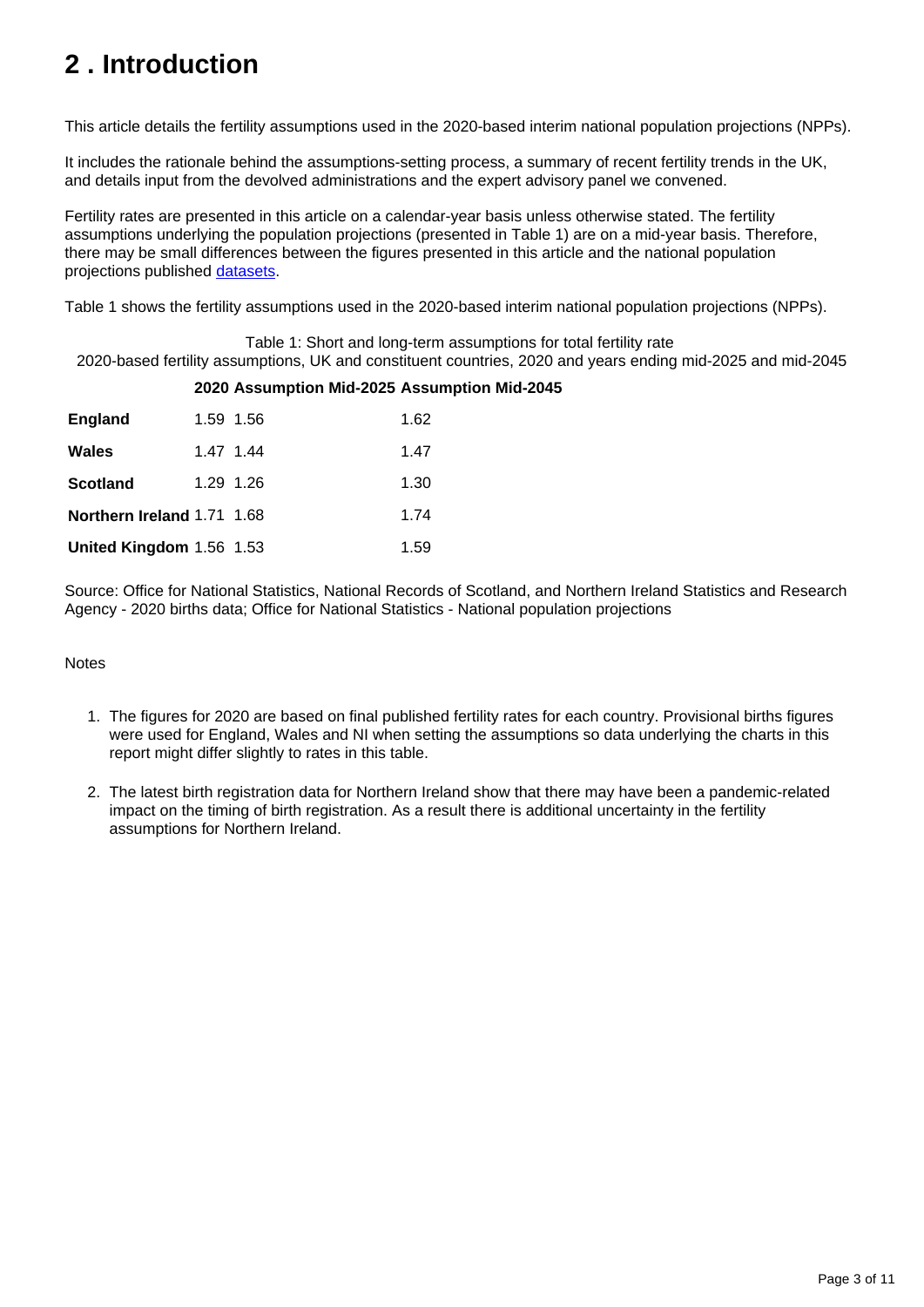## <span id="page-3-0"></span>**3 . Methodological approach**

The fertility assumptions are set as long-term and short-term age specific fertility rates (ASFRs) for each country of the UK. The long-term fertility rate is reached after 25 years, which for the 2020-based interim national population projections (NPPs), will be mid-2045.

The approach involved many stages, outlined as follows.

Historical fertility rate datasets for the UK and constituent countries were updated with the latest birth registrations and mid-year population estimates. For Northern Ireland, provisional 2020 birth registrations data were used. England and Wales rates for 2020 were calculated using birth notifications data, as registrations data were not available.

A panel of fertility experts provided their views on likely future trends in fertility using a questionnaire and through discussion at the fertility expert panel meeting in May 2021. A list of expected future fertility outcomes to aim for when setting the assumptions was compiled from the information provided. These are listed in [section 5](https://www.ons.gov.uk/peoplepopulationandcommunity/populationandmigration/populationprojections/methodologies/nationalpopulationprojectionsfertilityassumptions2020basedinterim#expert-views-on-future-fertility) below.

A range of different ways of projecting forward the trends in fertility by age group were investigated at the UK level. These used past trends, expected future fertility based on experts' input, and additional research and advice. The recommended approach for the UK was the most plausible scenario, which was also supported by evidence.

The UK scenario was applied to data for the four countries of the UK. The long-term assumptions for each country were assessed against the expert advice given, and the past trends.

National Records of Scotland (NRS), Northern Ireland Statistics and Research Agency (NISRA) and the Welsh Government reviewed and provided feedback on the assumptions for their respective country.

Changes were made for individual countries where evidence supported this. For 2020-based projections, a change was made to the assumptions for 20- to 24-year-olds in Wales so that the rate of change differed to that applied to the rest of the UK.

Final fertility assumptions for the UK and constituent countries were presented to, and signed off by, the NPP committee in September 2021.

## <span id="page-3-1"></span>**4 . Recent trends in Fertility**

### **Total fertility rate**

The total fertility rate (TFR) represents the hypothetical average number of children born per woman, if women experienced the age-specific fertility rates (ASFR) of the particular year, throughout their childbearing lives.

Period fertility rates such as the TFR will rise or fall if births are brought forward or delayed for any reason. This contrasts with cohort measures of fertility, which are affected only by changes in the number of children women have, and not by the timing of births within women's lives.

The UK TFR has been declining year-on-year since 2012 when it was at 1.92, down to 1.56 in 2020.

Fertility rates up to 2020 were used in the assumptions-setting process so were largely unaffected by the coronavirus (COVID-19) pandemic.

Recent trends in TFRs and ASFRs can be seen in charts, alongside projected fertility based on final assumptions, in [section 6](https://www.ons.gov.uk/peoplepopulationandcommunity/populationandmigration/populationprojections/methodologies/nationalpopulationprojectionsfertilityassumptions2020basedinterim#fertility-assumptions).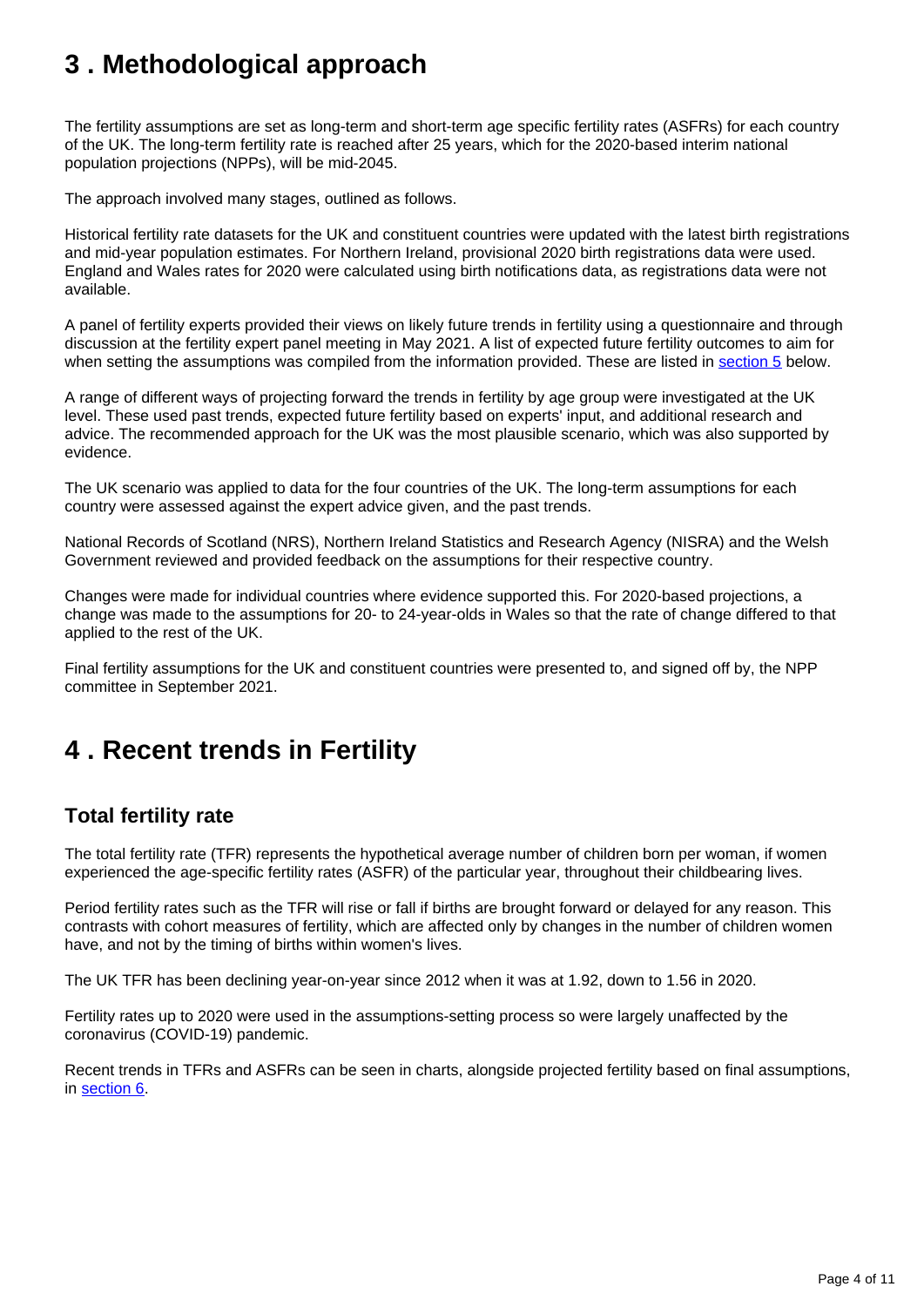### **Completed family size**

Long-term fertility assumptions are formulated in terms of the average number of children for women born in different years (known as completed family size or CFS) as well as the total fertility rate (TFR).

It should be noted that when projecting fertility in the long term, the TFR and CFS converge to the same value. Replacement fertility is the level of fertility required for the population to replace itself in size in the long term. In the UK, women would need to have, on average, 2.075 children to ensure long-term "natural" replacement of the population.

For the national population projections (NPPs), the upper age boundary for women to complete childbearing has been traditionally set at the age of 46 years. This cohort analysis includes data up to 2020. Therefore, it considers women born in 1974 as the most recent cohort to complete childbearing, as they will have reached 46 years by 2020.

The achieved family size by age has decreased across cohorts since the mid-1930s. For women who have completed childbearing, this has decreased from 2.22 children per woman for the 1945 cohort to 1.91 for the 1970 cohort.

Within the cohorts of women who have not yet completed their childbearing years, those born in 1975 onwards have had fewer children in their 20s, compared with previous cohorts. The cohorts of women born in 1990 and 1995 have also started showing a decrease in the number of children born, compared with previous cohorts of women in their 20s. However, these women are still at the beginning of their childbearing years.

#### **Figure 1: More recent birth cohorts have lower fertility in their 20s**

#### **Average achieved family size by age, UK, 1945 to 2005 birth cohorts**

### Figure 1: More recent birth cohorts have lower fertility in their  $20s$

Average achieved family size by age, UK, 1945 to 2005 birth cohorts



#### **Source: Office for National Statistics – Birth registration and notification data, National Records of Scotland, and Northern Ireland Statistics and Research Agency – Birth registration data**

In the assumption setting process, we have taken into account that the completed family size (CFS) for the 1980 and 1985 cohorts are expected to exceed the levels of the 1965, 1970 and 1975 cohorts.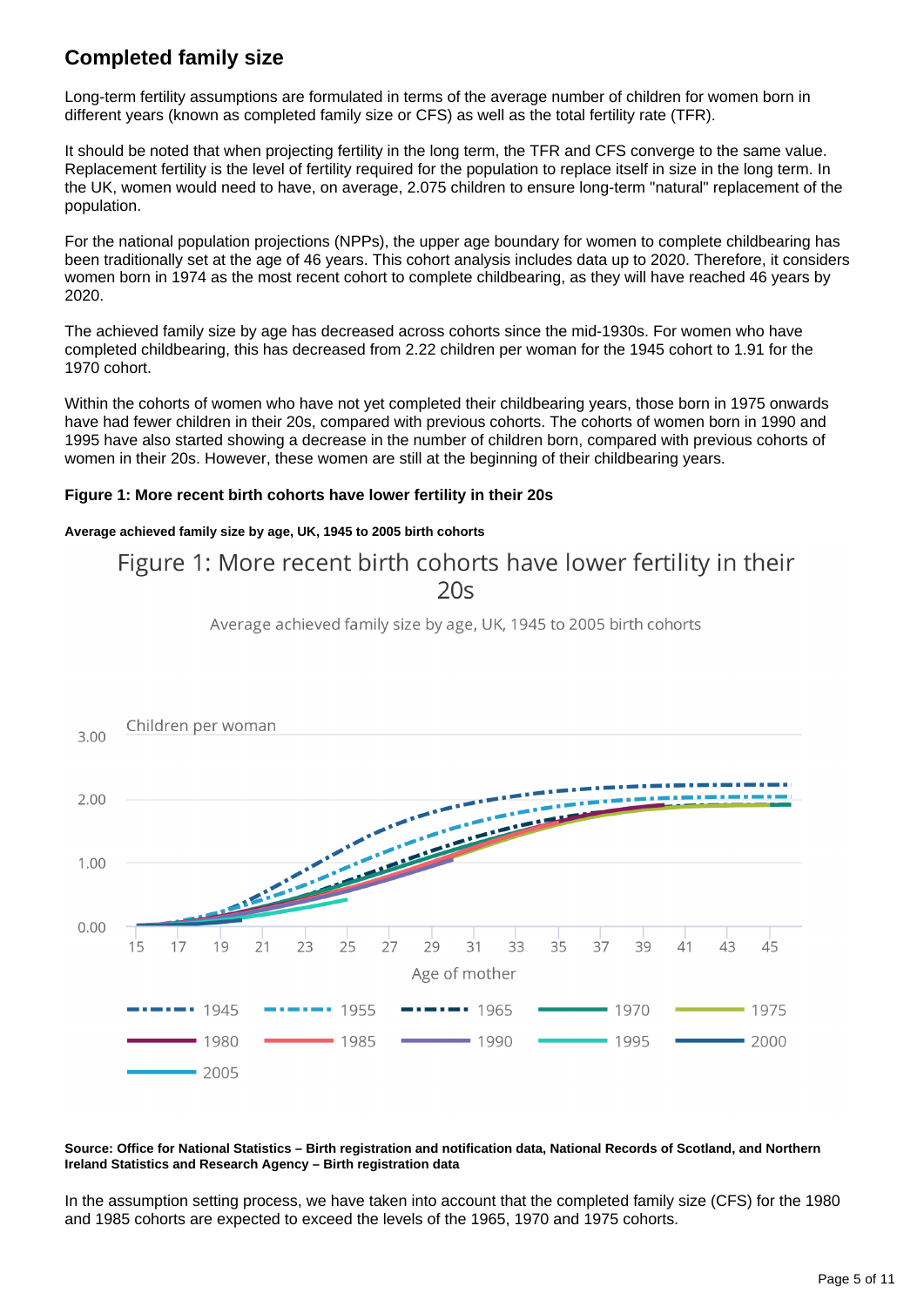## <span id="page-5-0"></span>**5 . Expert views on future fertility**

A panel of experts in UK fertility was formed to discuss their views and predictions on future fertility rates. Experts were provided with information on recent trends in fertility and responded to a questionnaire to gather their views on short-term and long-term fertility in the UK. Experts were asked to:

- provide the most likely projected total fertility rate (TFR) for the UK in both 2024 and 2044
- describe the expected rate of change between the short and long-term TFRs given
- describe the patterns expected for each age group
- provide opinions on how the TFRs for each country of the UK are expected to differ from the UK level
- comment on underlying factors that may influence future fertility

In May 2021, the national population projections (NPPs) expert advisory panel meeting was held virtually with experts and representatives from each of the devolved administrations. In the meeting, the panel discussed the methods used in setting the assumptions, recent fertility trends, the experts' questionnaire results, and expectations on future fertility rates. For more information on the expert advisory panel, please see Background, [methodology and assumption setting for the National population projections](http://www.ons.gov.uk/peoplepopulationandcommunity/populationandmigration/populationprojections/methodologies/nationalpopulationprojectionsbackgroundmethodologyandassumptionsetting2020basedinterim).

### **Expected future fertility**

The expert assessment of UK fertility in both the short and long term resulted in the expected future fertility outcomes used in assessing different projection scenarios. The expected outcomes from the expert advisory panel were:

- at the UK level, aim for averages of 1.53 total fertility rate (TFR) in the short-term (2024) and 1.59 TFR in the long-term (2044)
- fertility might fall in the next two to three years then show signs of recovery rising in the long-term
- completed family sizes (CFSs) for the 1980 and 1985 cohorts will exceed levels achieved by the 1965, 1970 and 1975 cohorts
- age specific fertility rates (ASFRs) for age groups under 30 years will continue to decrease
- ASFRs for women aged 40 years and over to continue to rise

There was less consistency in experts' expectations of future fertility for women in their 30s. Questionnaire responses suggested fertility might remain at a fairly stable level for those aged 30 to 34 years, whereas fertility for those aged 35 to 39 years might increase.

We were able to cross-reference our assumptions against the following:

- experts expected differences in the TFR of each country against the UK TFR for 2024 and 2044
- other research such as the Centre for Population Change's working paper on Recent trends in UK fertility [and potential impacts of COVID-19 \(PDF, 3.78MB\)](http://fertilitytrends.wp.st-andrews.ac.uk/files/2021/03/WP_95_Recent_trends_in_UK_fertility.pdf) for the UK and constituent countries over the next three years
- experts' own estimated ASFRs, which we could compare our scenarios against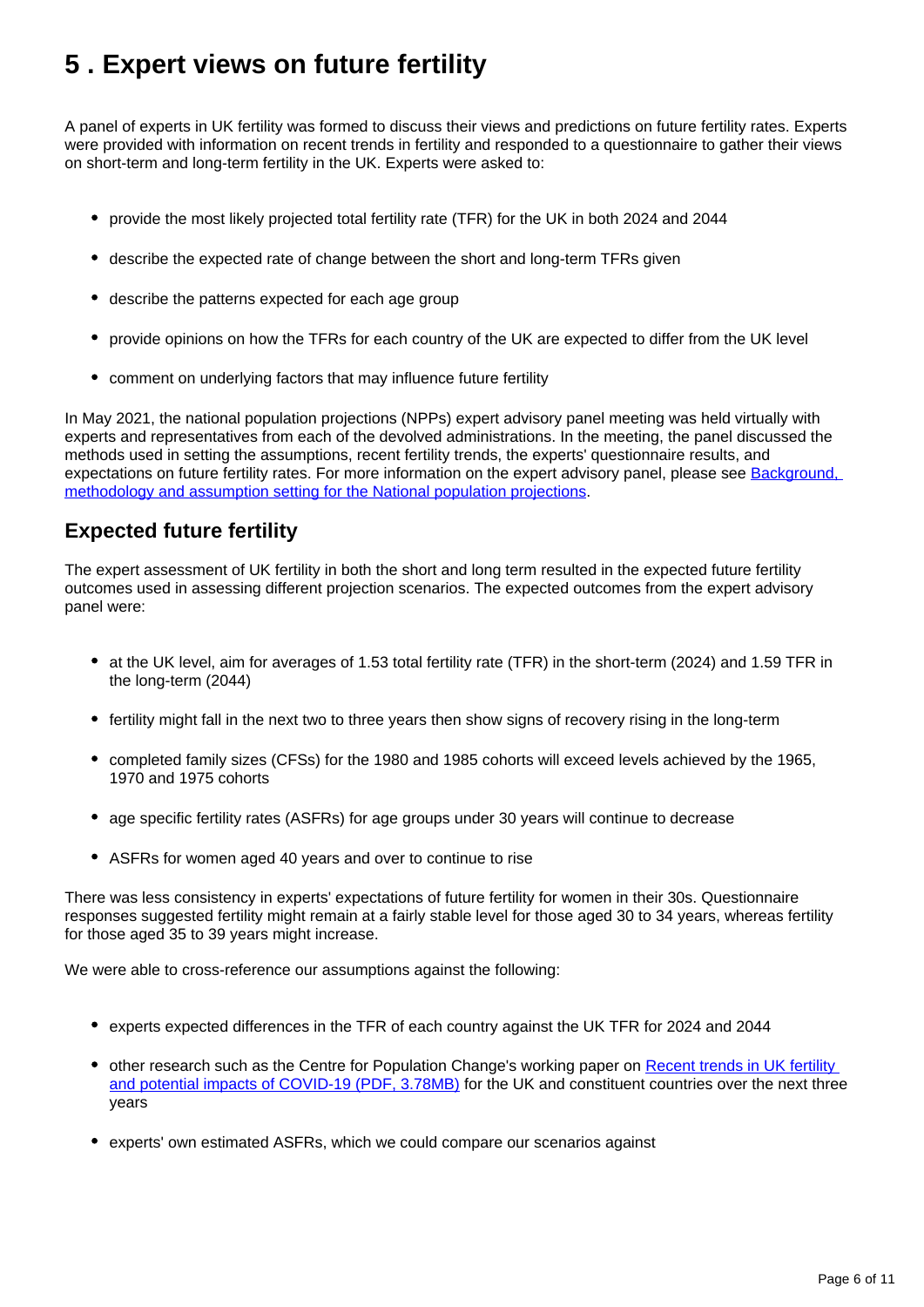### **Underlying factors that may influence future fertility**

Experts provided their thoughts on the impacts of the coronavirus (COVID-19) pandemic on period fertility levels and completed family size (CFS) in the UK. Most experts suggested that there will be a decline in the short term followed by a small increase later, on account of postponing childbirth and economic uncertainty. It was also suggested that there may be some factors that result in an increase in fertility, such as changes to work patterns and increased importance of family. It was recognised that the coronavirus pandemic has affected people differently, which may lead to differing fertility outcomes. There was a suggestion that CFS was unlikely to be affected, or that there would only be a small negative impact on those in their 30s because of failure to achieve their fertility intentions.

Experts also gave their opinions on the impact of the UK leaving the European Union. They suggested that this would have little impact on fertility rates and less of an impact than the coronavirus pandemic. Most experts agreed that the UK leaving the European Union would have very little direct impact on the CFS in the UK, but that factors such as possible economic hardship may have an effect.

Other factors noted were suggested to lead to a decline in fertility or a delay in childbearing.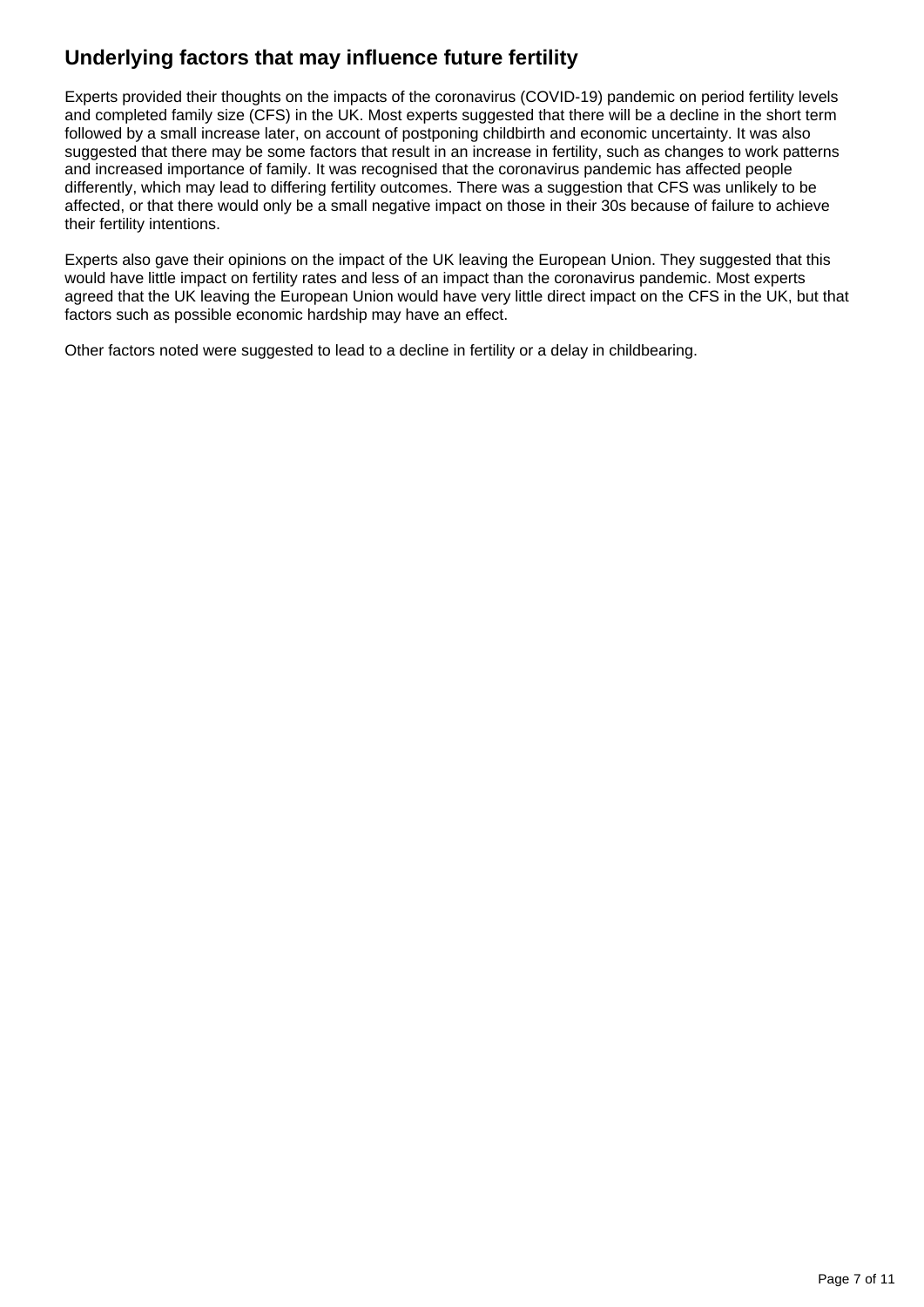## <span id="page-7-0"></span>**6 . Fertility assumptions**

Following recent trends and expert opinions, the 2020-based fertility assumption is lower than the 2018-based assumption. This continues the downward trend for each round of assumptions since 2014.

Figure 2 shows the past and projected total fertility rates (TFRs) for the UK. The TFR has been projected to decline over the next two years, show some recovery for the subsequent two years, before rising in the longterm. The 2020-based projected TFRs are much lower than those used in the 2018-based projections or previous rounds of projections.

#### **Figure 2: The UK total fertility rate has been declining year on year since 2012, when it was at 1.92, down to 1.56 in 2020**

#### **Past and projected total fertility rate, UK, 1970 to 2045**

Figure 2: The UK total fertility rate has been declining year on year since 2012, when it was at 1.92, down to 1.56 in 2020



Past and projected total fertility rate, UK, 1970 to 2045

#### **Source: Office for National Statistics, National Records of Scotland, and Northern Ireland Statistics and Research Agency – Birth registration data and mid-year population estimates; Office for National Statistics – 2020 birth notifications data (for 2020 based)**

Northern Ireland has consistently had the highest TFR (1.71 in 2020), and Scotland has had the lowest (1.29 in 2020). In recent years, the difference between the countries of the UK has narrowed. Wales had a higher fertility rate than England until 2002, but this has reversed with England experiencing higher rates since 2002. In 2020, England had a TFR of 1.59 and Wales experienced a lower fertility rate by 0.12 (at 1.47). All four countries have experienced a similar trajectory over time, showing a general decline in TFR since 2012. As the same trends have been applied to each country's data (with the small exception for Wales detailed below), the relative position of each country to the rest of the UK has been retained in the long-term. The differences between the four countries of the UK are projected to persist.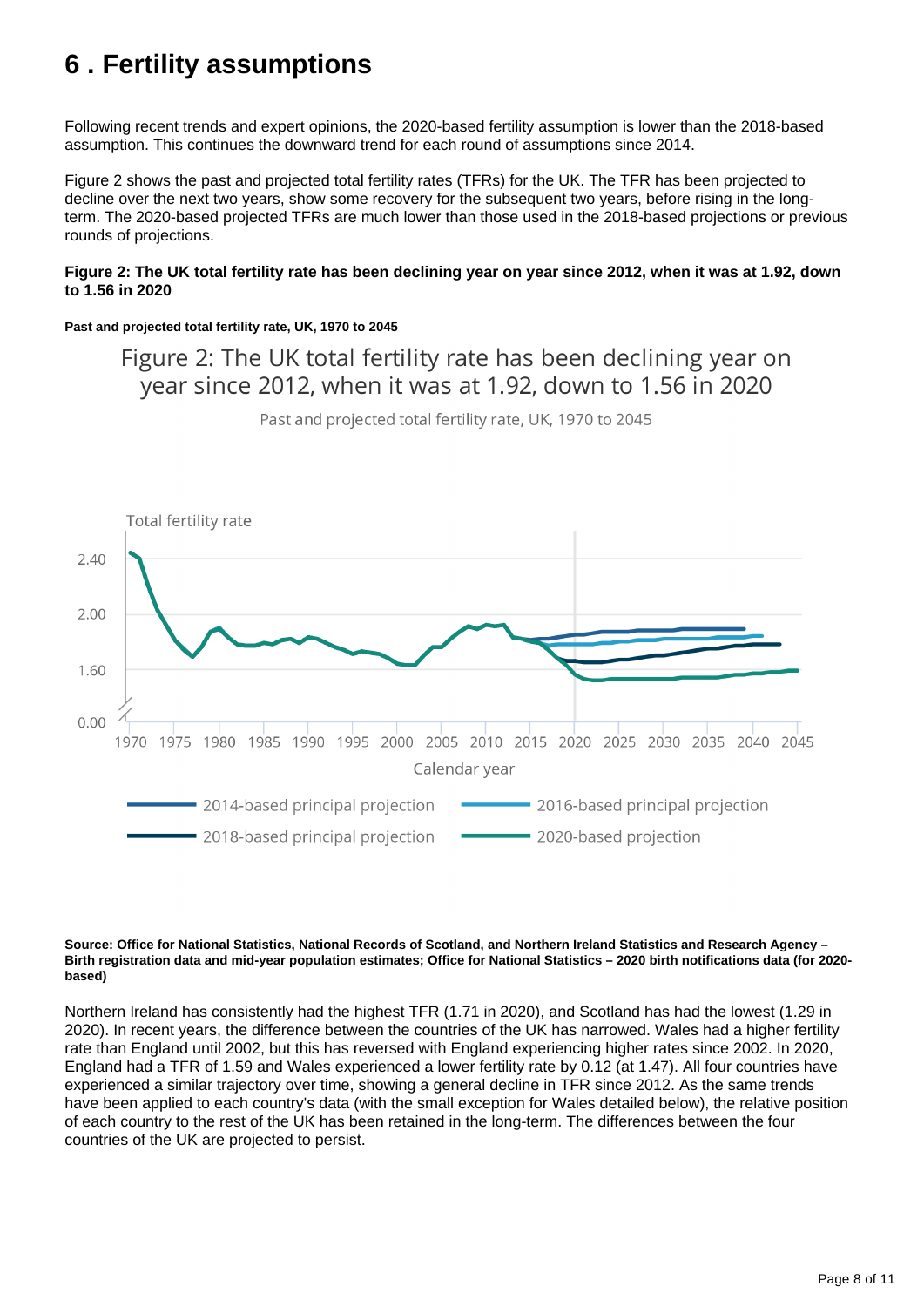Projected fertility rates are based on trends in birth registration data. The latest birth registration data show that there may have been a coronavirus pandemic-related impact on the timing of this data for Northern Ireland. As there was insufficient time to include this data in the assumption setting process, there is additional uncertainty in the fertility assumptions for Northern Ireland. It is planned that a more robust set of 2021-based national population projections (NPPs) will be published after the release of Census 2021 results.

#### **Figure 3: Northern Ireland has consistently had the highest total fertility rate**

#### **Past and projected TFR, UK constituent countries, 2000 to 2045**

### Figure 3: Northern Ireland has consistently had the highest total fertility rate

Past and projected TFR, UK constituent countries, 2000 to 2045



**Source: Office for National Statistics, National Records of Scotland, and Northern Ireland Statistics and Research Agency – Birth registration data and mid-year population estimates; Office for National Statistics – 2020 birth notifications data (for 2020 based)**

### **Age Specific Fertility Rates for Wales**

Application of the initial proposed UK scenario resulted in: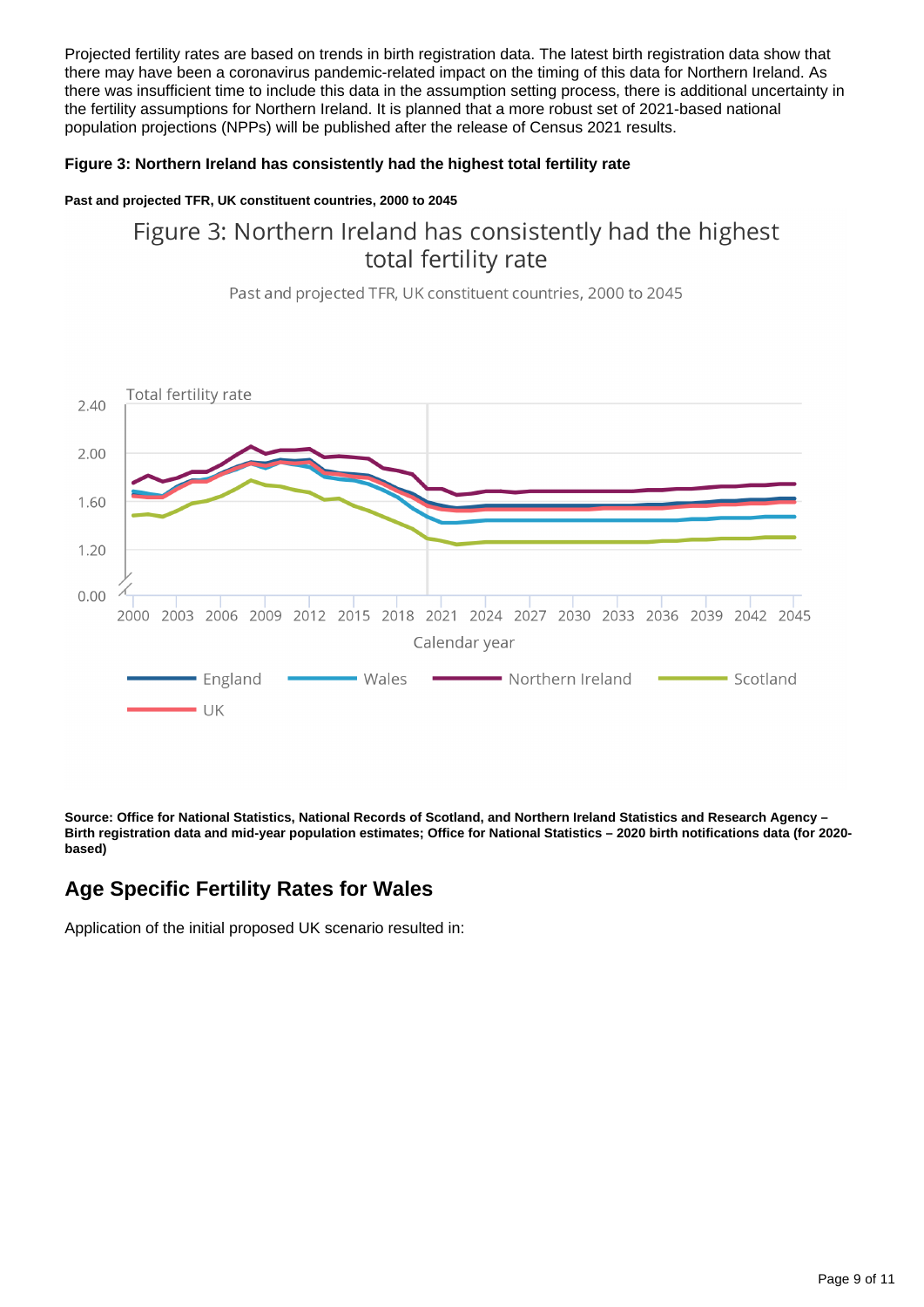- a projected increase in the divergence between the England and Wales total fertility rate (TFR) over time
- the projected TFR for Wales in 2044 being lower than in 2020
- the 2044 proposed assumption for Wales being lower than the experts' suggested deviation from the UK average

The trends for Wales occur because women in Wales tend to have babies at younger ages than in England. The proposed scenario projected rises in fertility for women aged 35 years and over and decreases (or stability) for women aged under 35 years.

Further analysis was carried out to compare the five-year average percentage change for Wales (based on data for 2015 to 2019) with that of the UK. For the 20- to 24-year-old age group, Wales had experienced less of a decline than for the UK as a whole. Therefore, for Wales only, the decline for the 20- to 24-year-old age group has been reduced. This brings the TFR for Wales in 2044 (1.47) in line with the 2020 figure.

Figure 4 shows that the age specific fertility rates (ASFRs) for women aged over 40 years has increased in recent years. This had led to a widening of the ASFRs experienced by the oldest and youngest groups, which is projected to continue.

#### **Figure 4: All age groups of women aged under 40 years show a decline from 2016 to 2020, continuing the trends previously seen in most age groups**

#### **Past and projected age-specific fertility rates, UK, 1970 to 2045**

### Figure 4: All age groups of women aged under 40 years show a decline from 2016 to 2020, continuing the trends previously seen in most age groups



Past and projected age-specific fertility rates, UK, 1970 to 2045

**Source: Office for National Statistics, National Records of Scotland, and Northern Ireland Statistics and Research Agency – Birth registration data and mid-year population estimates; Office for National Statistics – 2020 birth notifications data (for 2020 based)**